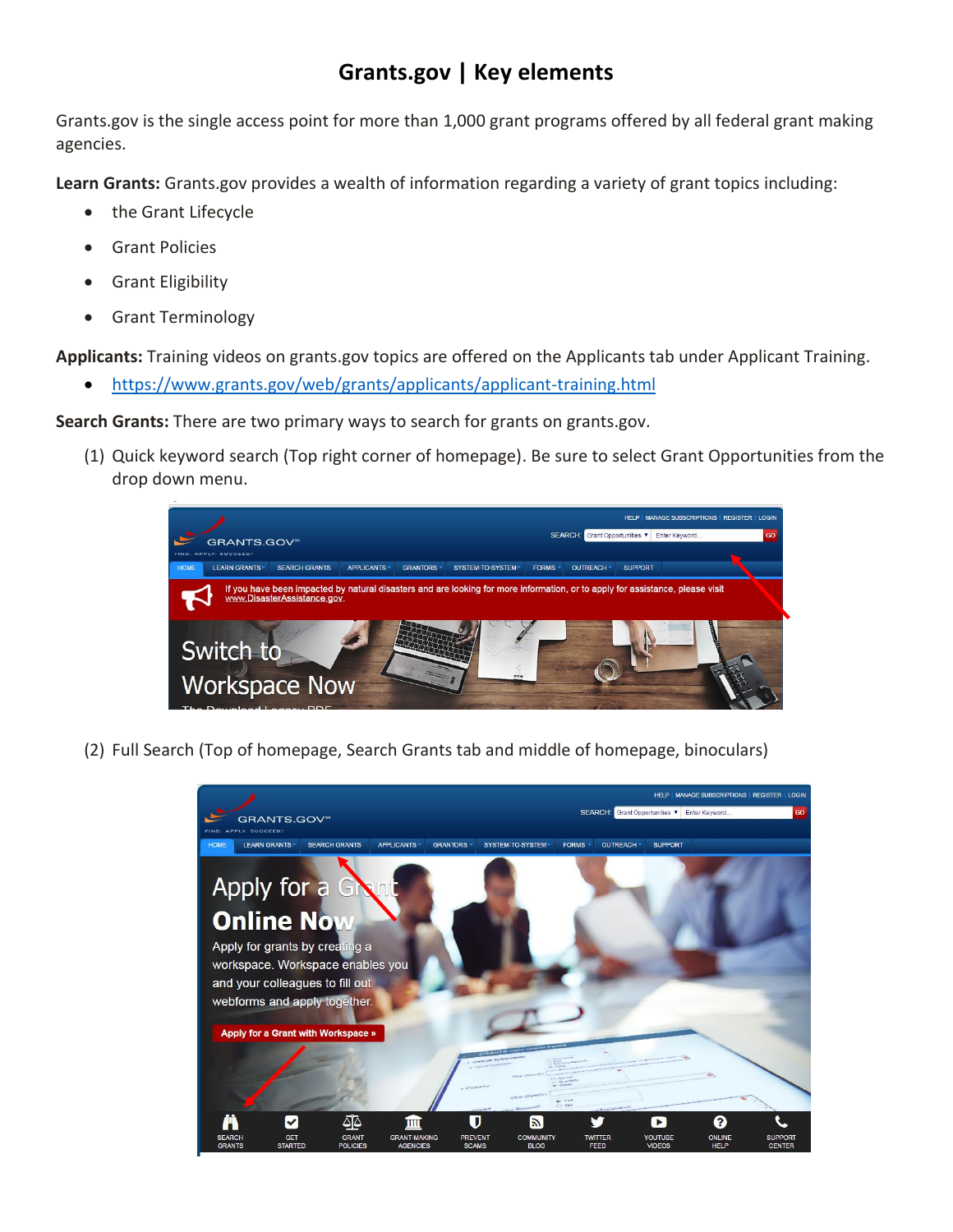After selecting Search Grants, you can search by keyword (s), Opportunity Number, or CFDA. You can also filter by opportunity status, eligibility, funding instrument type, category, and funding agency.

|                                                                                                               | HELP   MANAGE SUBSCRIPTIONS   REGISTER   LOGIN                                                                           |                                                                                                                 |                                  |                                                   |                          |            |
|---------------------------------------------------------------------------------------------------------------|--------------------------------------------------------------------------------------------------------------------------|-----------------------------------------------------------------------------------------------------------------|----------------------------------|---------------------------------------------------|--------------------------|------------|
|                                                                                                               |                                                                                                                          |                                                                                                                 | SEARCH: Grant Opportunities      | Enter Keyword                                     |                          | GO         |
| <b>GRANTS.GOV</b> <sup>34</sup>                                                                               |                                                                                                                          |                                                                                                                 |                                  |                                                   |                          |            |
| FIND. APPLY. SUCCEED."                                                                                        |                                                                                                                          |                                                                                                                 |                                  |                                                   |                          |            |
| <b>HOME</b><br><b>LEARN GRANTS</b><br><b>SEARCH GRANTS</b>                                                    | <b>APPLICANTS</b>                                                                                                        | <b>GRANTORS</b><br>SYSTEM-TO-SYSTEM                                                                             | <b>FORMS</b><br><b>OUTREACH</b>  | <b>SUPPORT</b>                                    |                          |            |
| GRANTS.GOV )<br><b>Search Grants</b>                                                                          |                                                                                                                          |                                                                                                                 |                                  |                                                   |                          |            |
| <b>SEARCH GRANTS</b>                                                                                          |                                                                                                                          |                                                                                                                 |                                  |                                                   |                          |            |
| <b>BASIC SEARCH CRITERIA:</b>                                                                                 |                                                                                                                          |                                                                                                                 |                                  |                                                   |                          |            |
| $\circledcirc$<br>Keyword(s):                                                                                 | <b>Update Sort</b>                                                                                                       |                                                                                                                 |                                  | Search Tips   Export Results                      |                          |            |
| Funding                                                                                                       | SORT BY: Posted Date (Descending)                                                                                        | ▾                                                                                                               | DATE RANGE: All Available        |                                                   | Update Date Range<br>▼Ⅱ  |            |
| $\circledcirc$<br>Opportunity<br>Number:                                                                      | 1 - 25 OF 2400 MATCHING RESULTS:<br>« Previous 1 2 3 4 5 6  96 Next »                                                    |                                                                                                                 |                                  |                                                   |                          |            |
| Ø<br>CFDA:                                                                                                    | Funding Opportunity Number                                                                                               |                                                                                                                 | Opportunity Title                | Agency                                            | Posted Date   Close Date |            |
| <b>SEARCH</b>                                                                                                 | P16AS00149                                                                                                               | Population monitoring and habitat use for WNS-affected bat species in<br><b>GRSM</b>                            |                                  | <b>National Park Service</b>                      | 06/14/2016 06/15/2016    |            |
| <b>OPPORTUNITY STATUS:</b>                                                                                    | P16AS00150                                                                                                               | Population monitoring and habitat use for WNS-affected bat species in<br><b>GRSM</b>                            |                                  | National Park Service                             | 06/14/2016 06/15/2016    |            |
| Posted (2,400)                                                                                                | G16AS00094<br>Cooperative Ecosystem Studies Unit, Gulf Coast CESU                                                        |                                                                                                                 | Geological Survey                | 06/13/2016 07/01/2016                             |                          |            |
| Closed (2.147)                                                                                                | G16AS00091<br>Cooperative Ecosystem Studies Unit, Great Rivers CESU                                                      |                                                                                                                 | Geological Survey                | 06/13/2016 07/01/2016                             |                          |            |
| Archived (33.461)                                                                                             | G16AS00090                                                                                                               | Cooperative Ecosystem Studies Unit, Great Plains CESU                                                           |                                  | Geological Survey                                 | 06/13/2016               | 06/28/2016 |
| <b>FUNDING INSTRUMENT TYPE:</b>                                                                               | DRLA-DRLAOM-17-001                                                                                                       | DRL Internet Freedom Annual Program Statement                                                                   |                                  | Bureau of Democracy.<br>Human Rights and<br>Labor | 06/13/2016               |            |
| All Funding Instruments                                                                                       |                                                                                                                          |                                                                                                                 |                                  |                                                   |                          |            |
| U<br>Cooperative Agreement (852)                                                                              | P16AS00234                                                                                                               | Notice of Intent for Ft. Clark Historical Internship with Greening Youth<br>Foundation                          |                                  |                                                   | 06/13/2016               | 06/23/2016 |
| Grant (1,697)<br>$\Box$ Other (58)                                                                            | F16AS00283<br>R1 Endangered Species Traditional Section 6 - States Only                                                  |                                                                                                                 | <b>Fish and Wildlife Service</b> | 06/13/2016                                        | 08/31/2016               |            |
| Procurement Contract (54)                                                                                     | P16AS00237                                                                                                               | Notice of Intent for Assess Bird Habitat on Cape Sable with National<br>Audubon Society                         |                                  | National Park Service                             | 06/13/2016               | 06/23/2016 |
| <b>ELIGIBILITY:</b>                                                                                           | FR-RLD-16-002                                                                                                            | FY16 State-Amtrak Intercity Passenger Rail Committee                                                            |                                  | DOT/Federal Railroad<br>Administration            | 06/13/2016               | 06/24/2016 |
| All Eligibilities                                                                                             | P16AS00236<br>Notice of Intent for Mechanisms & Conditions for TP Levels with FIU                                        |                                                                                                                 | <b>National Park Service</b>     | 06/13/2016                                        | 06/23/2016               |            |
| City or township governments (995)<br>County governments (1,006)<br>For profit organizations other than small | DRLA-DRLAQM-17-003                                                                                                       | Internet Freedom Core Support for Anti-Censorship Technology                                                    |                                  | Bureau of Democracy.<br>Human Rights and<br>Labor | 06/13/2016               | 08/26/2016 |
| businesses (967)<br>$\overline{\mathbf{v}}$                                                                   | G16AS00093                                                                                                               | Cooperative Ecosystem Studies Unit, Great Plains CESU                                                           |                                  | Geological Survey                                 | 06/13/2016 07/01/2016    |            |
| <b>EL BERTHERLINE AND STREET AND A</b>                                                                        | USGS-16-FA-0259                                                                                                          | A partnership to increase capacity for tribal climate adaptation planning                                       |                                  | Geological Survey                                 | 06/13/2016 06/27/2016    |            |
| CATEGORY:                                                                                                     | P16AS00241                                                                                                               | Notice of Intent: Research and Preserve Museum Collections                                                      |                                  | National Park Service                             | 06/13/2016               | 06/22/2016 |
| All Categories<br>$\Delta$<br>u<br>Agriculture (40)                                                           | P16AS00240                                                                                                               | Notice of Intent: Museum Resource Center Collections Preservation and<br>Analysis Internship                    |                                  | National Park Service                             | 06/13/2016               | 06/15/2016 |
| Arts (see 'Cultural Affairs' in CFDA) (8)<br>Business and Commerce (25)                                       | PAR-16-326<br>Advancing Basic Behavioral and Social Research on Resilience: An<br>Integrative Science Approach (UG3/UH3) |                                                                                                                 | National Institutes of<br>Health | 06/13/2016                                        | 12/01/2016               |            |
| Community Development (33)                                                                                    | RFA-HL-17-015                                                                                                            | Bold New Bioengineering Methods and Approaches for Heart, Lung,<br>Blood and Sleep Disorders and Diseases (R21) |                                  | National Institutes of<br>Health                  | 06/13/2016 05/10/2019    |            |
| $\blacktriangleright$ AGENCY:                                                                                 | PAR-16-322                                                                                                               | Improvement of Animal Models for Stem Cell-Based Regenerative                                                   |                                  | National Institutes of                            | 06/13/2016 09/07/2019    |            |

Grant Opportunity Listing**:** Each grant opportunity listing provides the following:

- Synopsis: High Level information including deadline and eligibility information
- Version History: Changes made to the synopsis since its original posting
- Related Documents: Any files provided by the federal grant-making agency
- Package tab: Can select instructions and proposal package

**Manage Subscriptions:** Users can sign up to be notified by email regarding:

- Specific grant opportunities: receive notifications based on a Funding Opportunity Number (FON)
- Specific search criteria: receive notifications about grant opportunities associated with specific search criteria, such as funding instrument type, eligibility, and sub-agency.
- All grant opportunities: receive a daily email listing all new, modified, and deleted grant opportunities.